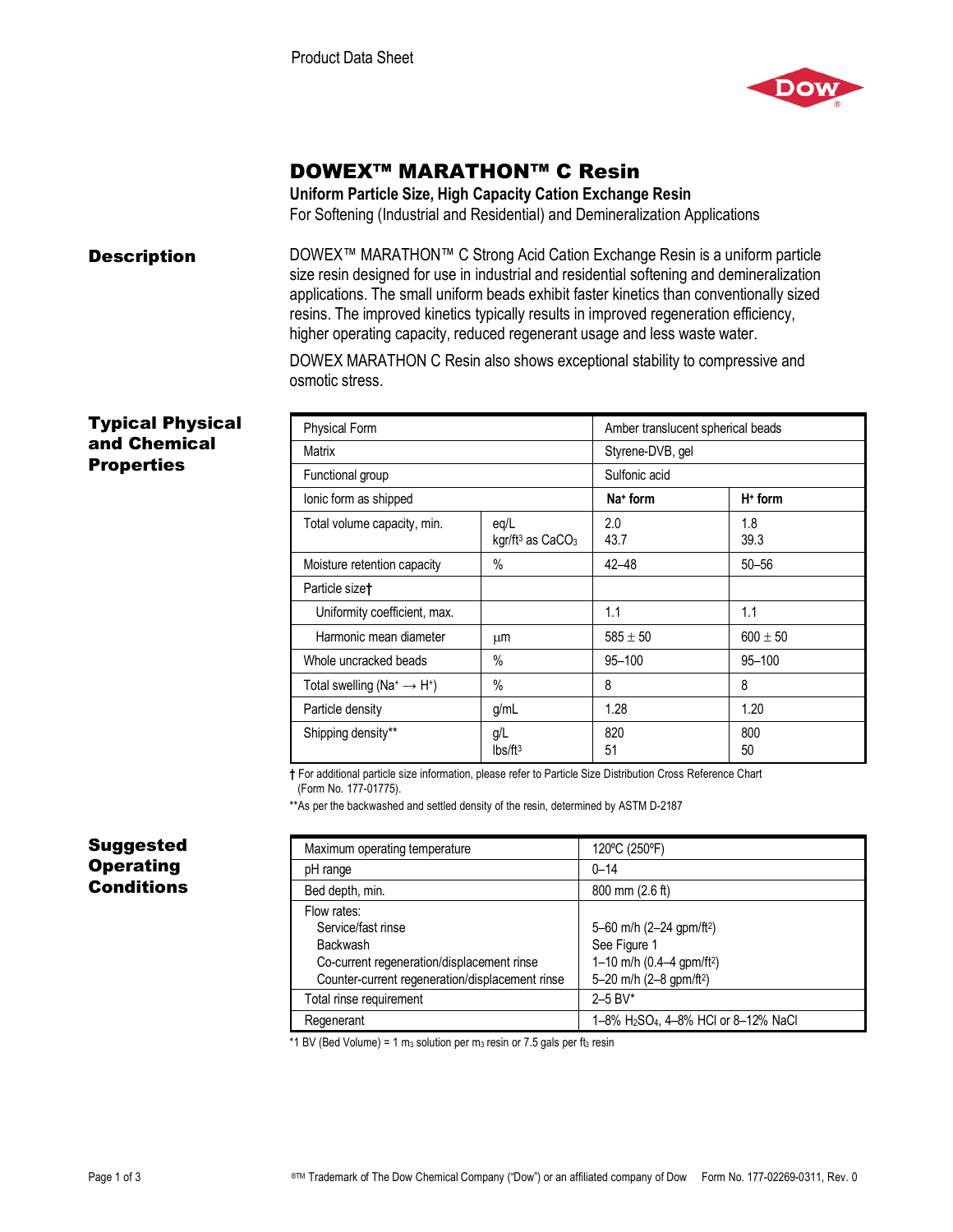## **Hydraulic Characteristics**

Figure 1 shows the bed expansion of DOWEX™ MARATHON™ C Resin as a function of backwash flowrate and water temperature. Figure 2 shows the pressure drop data for DOWEX MARATHON C Resin as a function of service flow rate and water temperature. Pressure drop data are valid at the start of the service run with clear water and a correctly classified bed.

## Figure 1. Backwash Expansion Data Figure 2. Pressure Drop Data



### For other temperatures use:

 $F_T = F_{77^{\circ}F}$  [1+ 0.008 (T<sub>°F</sub> -77)], where  $F \equiv$  gpm/ft<sup>2</sup>  $F_T = F_{25\degree C}$  [1+ 0.008 (1.8T $_{\degree C}$  - 45)], where F = m/h



#### For other temperatures use:

 $P_T = P_{20\degree C}$  / (0.026 T<sub> $\degree C$ </sub> + 0.48), where P  $\equiv$  bar/m  $P_T = P_{68^\circ F} / (0.014 T_{F} + 0.05)$ , where  $P = \text{psi/ft}$